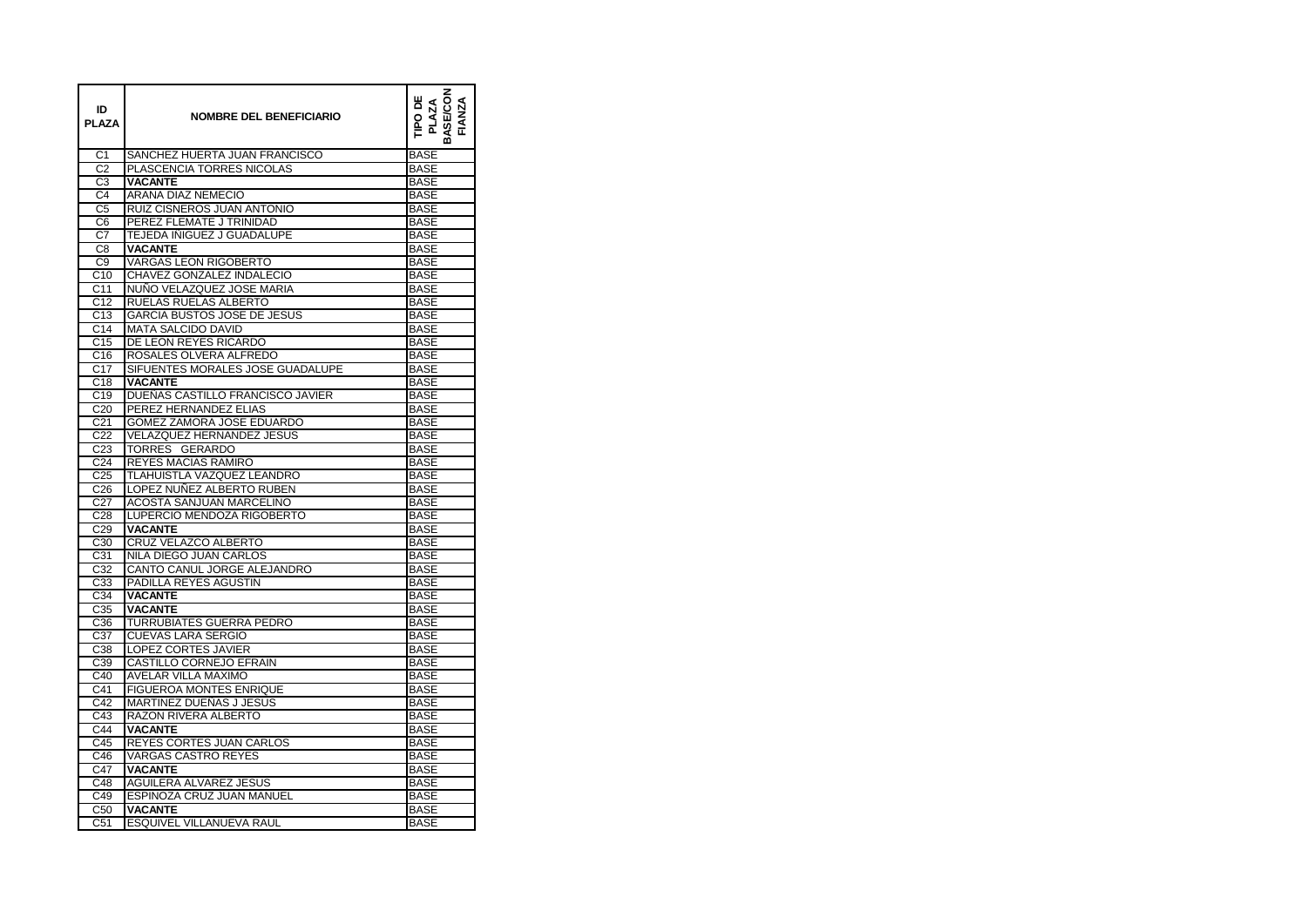| C <sub>52</sub>          | ROMERO CORTES ROBERTO                                         | <b>BASE</b>                |
|--------------------------|---------------------------------------------------------------|----------------------------|
| C53                      | ESTRADA URIBE GUSTAVO                                         | <b>BASE</b>                |
| C54                      | <b>VILLANUEVA BARAJAS ISAIAS</b>                              | <b>BASE</b>                |
| C <sub>55</sub>          | PEÑA MANDUJANO HECTOR                                         | <b>BASE</b>                |
| C56                      | <b>VACANTE</b>                                                | <b>BASE</b>                |
| C57                      | <b>AGUILAR MARTINEZ ROBERTO</b>                               | <b>BASE</b>                |
| C58                      | <b>GARCIA ALVARADO PABLO</b>                                  | <b>BASE</b>                |
| C59                      | REYES DAVALOS ERNESTO                                         | <b>BASE</b>                |
| C60                      | <b>VERDUZCO MACIAS GUILLERMO</b>                              | <b>BASE</b>                |
| C61                      | <b>GONZALEZ RAMIREZ MIGUEL MOISES</b>                         | <b>BASE</b>                |
| C62                      | <b>VACANTE</b>                                                | <b>BASE</b>                |
| C63                      | <b>RIVAS CORTES ENRIQUE</b>                                   | <b>BASE</b>                |
| C64                      | ORNELAS HUERTA JESUS ALEJANDRO                                | <b>BASE</b>                |
| C65                      | <b>CABRERA DIAZ FEDERICO</b>                                  | <b>BASE</b>                |
| C66                      | <b>VACANTE</b>                                                | <b>BASE</b>                |
| C67                      | BEJAR VILLA JOSE CARLOS                                       | <b>BASE</b>                |
| C68                      | ROSAS GOMEZ FRANCISCO ANTONIO                                 | <b>BASE</b>                |
| C69                      | MOLINA BELIZ JUAN CARLOS                                      | <b>BASE</b>                |
| C70                      | LOPEZ GUTIERREZ ALFREDO                                       | <b>BASE</b>                |
| C71                      | ALBA MARTINEZ SALVADOR                                        | <b>BASE</b>                |
| C <sub>72</sub>          | OROZCO SORIA FERNANDO                                         | <b>BASE</b>                |
| C73                      | COVARRUBIAS HERNANDEZ FERNANDO                                | <b>BASE</b>                |
| C <sub>74</sub>          | BARRERA LIZAOLA GERARDO                                       | <b>BASE</b>                |
| C <sub>75</sub>          | <b>BAÑUELOS GOMEZ MARIO</b>                                   | <b>BASE</b>                |
| C76                      | MERCADO GOMEZ JOEL ALEJANDRO                                  | <b>BASE</b>                |
| C <sub>77</sub>          | TINOCO MORALES JOSE ALFREDO                                   | <b>BASE</b>                |
| C78                      | ANDRADE MACIAS OSCAR                                          | <b>BASE</b>                |
| C79                      | RODRIGUEZ DIAZ JOSE MARIO                                     | <b>BASE</b>                |
|                          |                                                               |                            |
| C80                      | CABALLERO MORENO JESUS                                        | <b>BASE</b>                |
| C81                      | <b>VACANTE</b>                                                | <b>BASE</b>                |
| C82                      | <b>GONZALEZ OCHOA RAUL</b>                                    | <b>BASE</b>                |
| C83                      | <b>GUTIERREZ ESPARZA VICTOR MANUEL</b>                        | <b>BASE</b>                |
| C84                      | RAMIREZ SANCHEZ GONZALO                                       | <b>BASE</b>                |
| C85                      | RAMOS MONTERO RAUL                                            | <b>BASE</b>                |
| C86                      | <b>LEON RAMIREZ GERARDO</b>                                   | <b>BASE</b>                |
| C87                      | LUNA TORRES JOSE CRISTHIAN                                    | <b>BASE</b>                |
| C88                      | <b>AGUILAR HERNANDEZ JOSE LUIS</b>                            | <b>BASE</b>                |
| C89                      | <b>BADILLO CORTES RODRIGO</b>                                 | <b>BASE</b>                |
| C90                      | <b>TORRES IBARRA JORGE</b>                                    | <b>BASE</b>                |
| C91                      | PRECIADO ARIAS MARIO FERNANDO                                 | <b>BASE</b>                |
| C92                      | OROZCO SILVA ROBERTO                                          | <b>BASE</b>                |
| C93                      | RODRIGUEZ FELIX FRANCISCO JAVIER                              | <b>BASE</b>                |
| C94                      | MONFIL BENITEZ SAMUEL                                         | <b>BASE</b>                |
| C <sub>95</sub>          | MAGAÑA LARA JAIME                                             | <b>BASE</b>                |
| C96                      | CHAVEZ NAVA JESUS SALVADOR                                    | <b>BASE</b>                |
| C97                      | RODRIGUEZ DURAN MARTIN                                        | <b>BASE</b>                |
| C98                      | TORRES RAMOS JOSE GUADALUPE                                   | <b>BASE</b>                |
| C99                      | <b>VACANTE</b>                                                | <b>BASE</b>                |
| C100                     | MEZA CALVARIO SALVADOR JUAN GABRIEL                           | <b>BASE</b>                |
| C <sub>101</sub>         | GONZALEZ VILLASEÑOR JAIME                                     | <b>BASE</b>                |
| C102                     | MARTINEZ LOPEZ JOSE MANUEL                                    | <b>BASE</b>                |
| C103                     | MENDOZA SERRANO DAGOBERTO                                     | <b>BASE</b>                |
| C <sub>104</sub>         | BERNALES CASILLAS FELIX ALFREDO                               | <b>BASE</b>                |
| C105                     | RUIZ MIRELES JOSE MANUEL                                      | <b>BASE</b>                |
| C106<br>C <sub>107</sub> | <b>GALVAN PEREZ JUAN CARLOS</b><br>LANGARICA LOPEZ JUAN RAMON | <b>BASE</b><br><b>BASE</b> |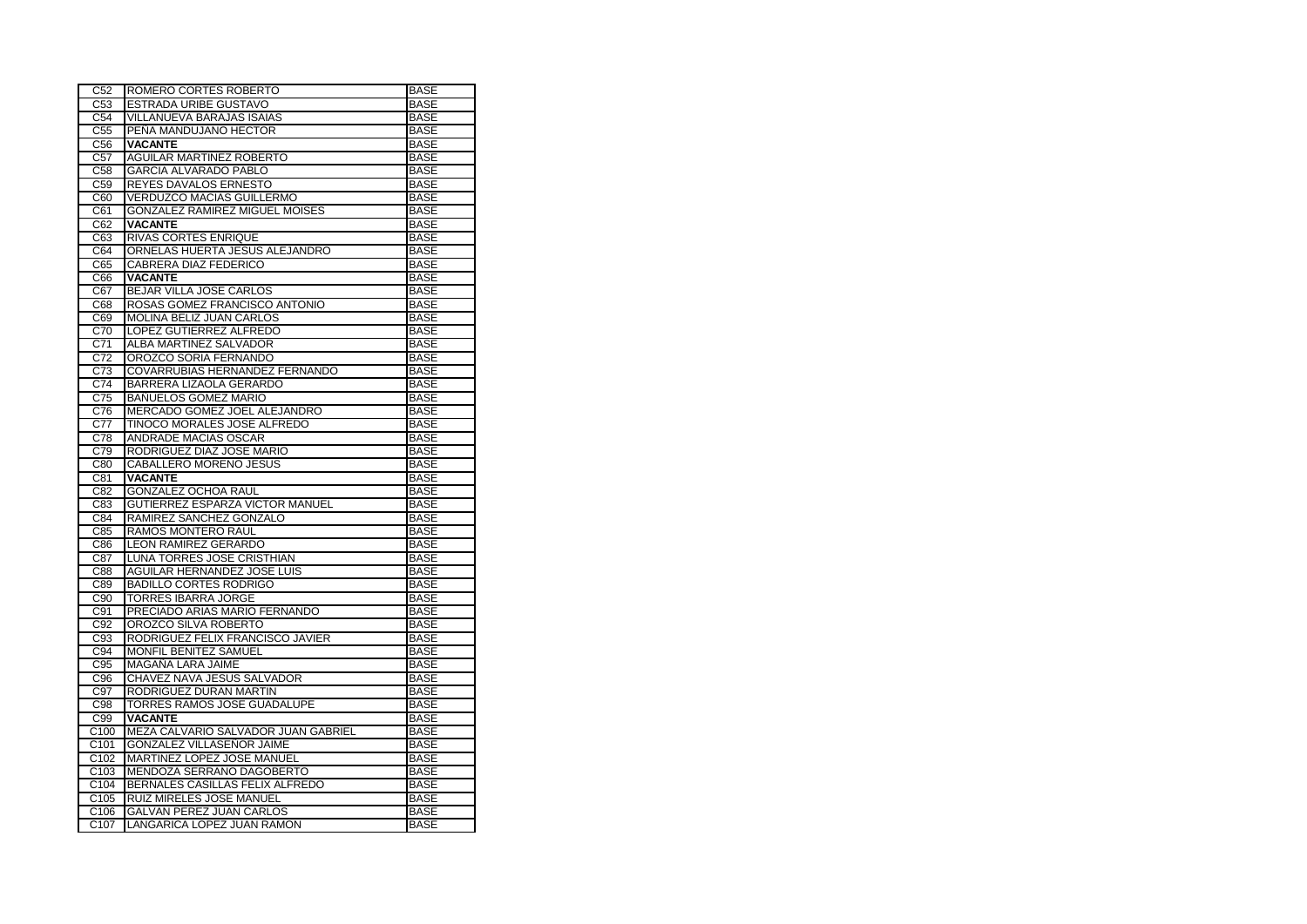| C <sub>108</sub>         | <b>VACANTE</b>                                         | <b>BASE</b>                |
|--------------------------|--------------------------------------------------------|----------------------------|
| C <sub>109</sub>         | <b>GARCIA DE ALBA MARIO OSCAR</b>                      | <b>BASE</b>                |
| C <sub>110</sub>         | BARTOLO HERNANDEZ RODOLFO                              | <b>BASE</b>                |
| C111                     | PEREZ ORTIZ HECTOR                                     | <b>BASE</b>                |
| C112                     | <b>JIMENEZ QUINTERO FELIPE</b>                         | <b>BASE</b>                |
| C113                     | MONREAL ZARATE JUAN JOSE                               | <b>BASE</b>                |
| C <sub>114</sub>         | AGUILAR MACIAS MIGUEL ANGEL                            | <b>BASE</b>                |
| C115                     | <b>ARVIZU PERALES GUSTAVO</b>                          | <b>BASE</b>                |
| C116                     | <b>MEDINA AGUIRRE FRANCISCO</b>                        | <b>BASE</b>                |
| C117                     | PENA RAYGOZA MARIO ALBERTO                             | <b>BASE</b>                |
| C118                     | PERFECTO MEZA CRISTIAN ADAN                            | <b>BASE</b>                |
| $\overline{C119}$        | RAMIREZ CAMACHO JOSE                                   | <b>BASE</b>                |
| C120                     | JAUREGUI ROMO GUILLERMO                                | <b>BASE</b>                |
| C121                     | MARTINEZ SANCHEZ RODOLFO                               | <b>BASE</b>                |
| C <sub>122</sub>         | SALAZAR LUNA FLORENTINO                                | <b>BASE</b>                |
| C123                     | <b>GARCIA PRECIADO ENRIQUE</b>                         | <b>BASE</b>                |
| C124                     | SALAZAR LOPEZ SALVADOR                                 | <b>BASE</b>                |
| C125                     | MONTELONGO PEREZ MARIO ALBERTO                         | <b>BASE</b>                |
| C <sub>126</sub>         | BASURTO CAMARENA CRISTOBAL JAVIER                      | <b>BASE</b>                |
| C127                     | <b>GONZALEZ VALADEZ JOSE ANTONIO</b>                   | <b>BASE</b>                |
| C128                     | <b>LANDEROS GARCIA SERGIO</b>                          | <b>BASE</b>                |
| C <sub>129</sub>         | MACIEL JIMENEZ HECTOR ADRIAN                           | <b>BASE</b>                |
| C <sub>130</sub>         | RAMIREZ GONZALEZ ALBERTO                               | <b>BASE</b>                |
| C <sub>131</sub>         | ARIAS PALACIOS EDUARDO                                 | <b>BASE</b>                |
| C <sub>132</sub>         | GUTIERREZ OROZCO PEDRO DAMIAN                          | <b>BASE</b>                |
| C <sub>133</sub>         | MORALES GUZMAN JOSE RAYMUNDO                           | <b>BASE</b>                |
| C <sub>134</sub>         | <b>VACANTE</b>                                         | <b>BASE</b>                |
| C135                     | DELGADO CALDERON NICOLAS                               | <b>BASE</b>                |
| C136                     | AVALOS MENDOZA LUIS MANUEL                             | <b>BASE</b>                |
| C137                     | <b>GONZALEZ BERNAL HUMBERTO</b>                        | <b>BASE</b>                |
| C138                     | <b>VACANTE</b>                                         | <b>BASE</b>                |
| C139                     | RODRIGUEZ MURILLO OLIVER IRAM                          | <b>BASE</b>                |
| C140                     | HERNANDEZ CERVANTES RUBEN MARTIN                       | <b>BASE</b>                |
| C <sub>141</sub>         | GUTIERREZ MARTINEZ JOSE ADRIAN                         | <b>BASE</b>                |
| C142                     | VAZQUEZ PALAFOX JOSE DE JESUS                          | <b>BASE</b>                |
| C <sub>143</sub>         | PRECIADO PEREZ FELIPE DE JESUS                         | <b>BASE</b>                |
| C144                     | REYES JAIME RICARDO                                    | <b>BASE</b>                |
| C145                     | AGUILAR QUINTANILLA J MAXIMINO                         | <b>BASE</b>                |
| C <sub>146</sub>         | BRAVO RAMOS FRANCISCO DE ASIS                          | <b>BASE</b>                |
| C147                     | MORALES RUVALCABA ANTONIO JUAN ARTURO                  | <b>BASE</b>                |
| C148                     | <b>RUIZ HUERTA ANTONIO</b>                             | <b>BASE</b>                |
| C149                     | ESPARZA MIGUEL JESUS                                   | <b>BASE</b>                |
| C <sub>150</sub>         | <b>GARCIA SANDOVAL VICTOR</b>                          | <b>BASE</b>                |
| C151                     | DE LUNA PEREZ HECTOR MARTIN                            | <b>BASE</b>                |
| C152                     | DURAN CARRILLO FRANCISCO JAVIER                        | <b>BASE</b>                |
| C <sub>153</sub>         | <b>FLORES MACIAS RAMON</b>                             | <b>BASE</b>                |
| C154                     | REYES CORTES ALEJANDRO                                 | <b>BASE</b>                |
| C <sub>155</sub>         | ALCALA SANCHEZ ROBERTO CARLOS                          | <b>BASE</b>                |
| C156                     | RIVERA QUEZADA JOSE LUIS                               | <b>BASE</b>                |
| C <sub>157</sub><br>C158 | SAHAGUN OCHOA MIGUEL ANGEL<br>HERRERA RUIZ JULIO CESAR | <b>BASE</b><br><b>BASE</b> |
| C159                     | PEREZ CARRILLO EFRAIN                                  | <b>BASE</b>                |
| C160                     | <b>VACANTE</b>                                         | <b>BASE</b>                |
| C161                     | <b>TELLEZ RODRIGUEZ HECTOR</b>                         | <b>BASE</b>                |
| C <sub>162</sub>         | JIMENEZ MAGAÑA JOSE ALFREDO                            | <b>BASE</b>                |
| C163                     | NAPOLES SOLIS ALFREDO                                  | <b>BASE</b>                |
|                          |                                                        |                            |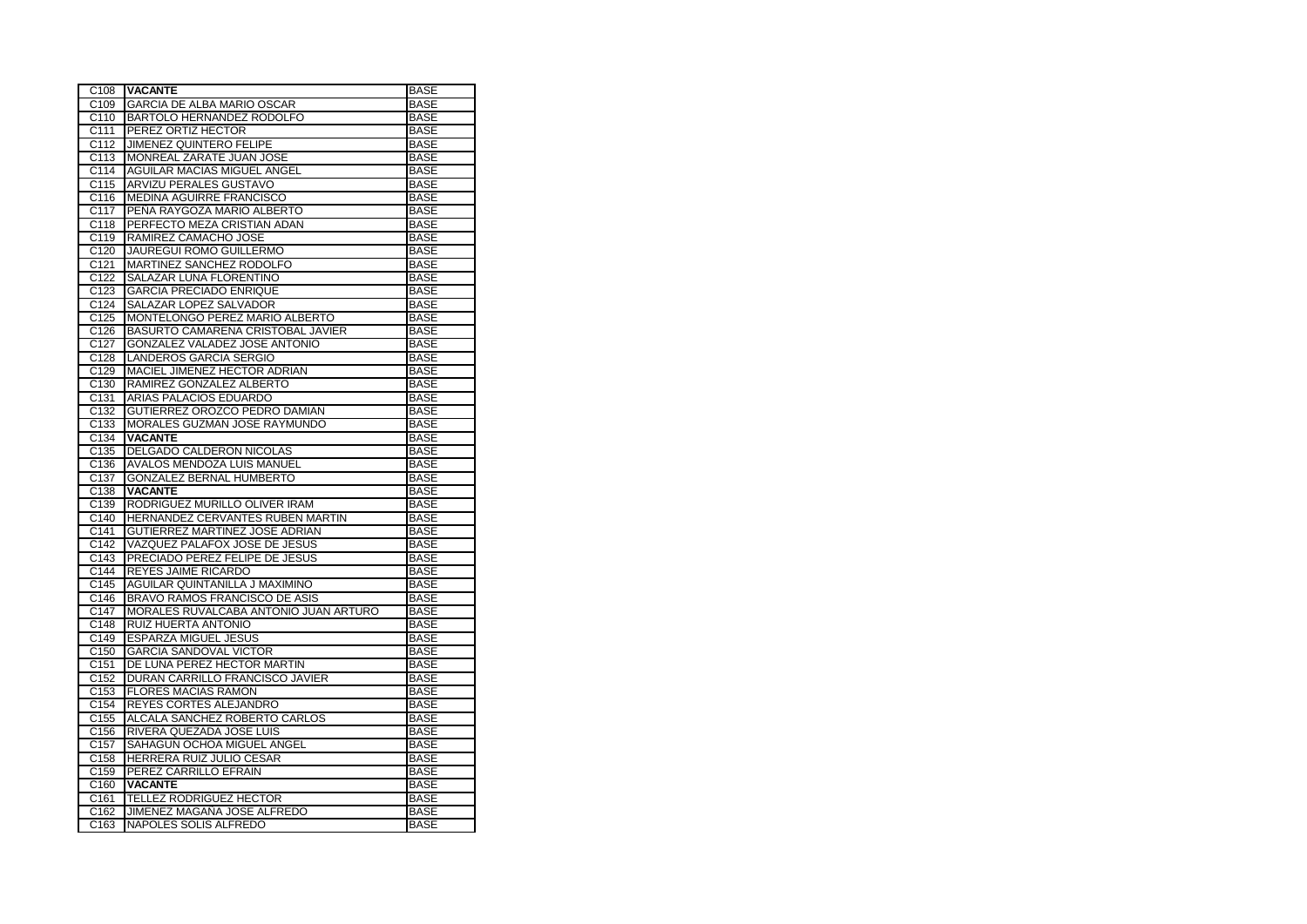| C164              | <b>VACANTE</b>                                   | <b>BASE</b>                |
|-------------------|--------------------------------------------------|----------------------------|
| C165              | VALENCIA BARAJAS SALVADOR                        | <b>BASE</b>                |
| C166              | <b>VACANTE</b>                                   | <b>BASE</b>                |
| C <sub>167</sub>  | CAMARENA PUENTE GILBERTO                         | <b>BASE</b>                |
| C168              | CONTRERAS LOPEZ GENARO                           | <b>BASE</b>                |
| C169              | <b>VACANTE</b>                                   | <b>BASE</b>                |
| C <sub>170</sub>  | <b>HARO RODRIGUEZ ISIDRO</b>                     | <b>BASE</b>                |
| C171              | LOPEZ PALOMAR GENARO DE JESUS                    | <b>BASE</b>                |
| C172              | SALAZAR SALAZAR JOSE DE JESUS                    | <b>BASE</b>                |
| C173              | <b>VACANTE</b>                                   | <b>BASE</b>                |
| C174              | CHAVEZ ARELLANO SALVADOR                         | <b>BASE</b>                |
| C175              | CORONADO HUIZAR LUIS RENE                        | <b>BASE</b>                |
| C176              | MARTINEZ SUAREZ VICTOR HUGO                      | <b>BASE</b>                |
| C177              | OROZCO MONTES HUGO EDUARDO                       | <b>BASE</b>                |
| C178              | PINEDA VILLEGAS EFREN                            | <b>BASE</b>                |
| C179              | VAZQUEZ CHAVEZ ALEJANDRO                         | <b>BASE</b>                |
| C <sub>180</sub>  | CASILLAS DAVALOS JOEL                            | <b>BASE</b>                |
| C <sub>181</sub>  | <b>GARCIA POLANCO SANTIAGO</b>                   | <b>BASE</b>                |
| C182              | MONTAÑO RODRIGUEZ JOSE REFUGIO                   | <b>BASE</b>                |
| C183              | ORTIZ CRUZ JOSE ALFREDO                          | <b>BASE</b>                |
| C184              | PONCE GUTIERREZ RICARDO                          | <b>BASE</b>                |
| C185              | ROMO MORALES LINO                                | <b>BASE</b>                |
| C186              | MORA MARTINEZ MIGUEL ANGEL                       | <b>BASE</b>                |
| C187              | OGARRIO ROMERO LUIS ALBERTO                      | <b>BASE</b>                |
| C188              | CASTILLO MOLINA ARMANDO                          | <b>BASE</b>                |
| C189              | <b>VACANTE</b>                                   | <b>BASE</b>                |
| C190              | DE LA ROSA RODRIGUEZ SALVADOR                    | <b>BASE</b>                |
| C191              | GARZA ALCARAZ ARMANDO ISRAEL                     | <b>BASE</b>                |
| C192              | VEGA ARRIAGA ALFREDO                             | <b>BASE</b>                |
|                   |                                                  |                            |
| C193              | CHAVEZ MERCADO ALEJANDRO                         | <b>BASE</b>                |
| C194              | OLIVAREZ JIMENEZ JAIME                           | <b>BASE</b>                |
| C195              | REYES GUZMAN MANUEL HUGO                         | <b>BASE</b>                |
| C196              | <b>BALLARDO RODRIGUEZ CESAR</b>                  | <b>BASE</b>                |
| C197              | OROZCO ROMO SALVADOR                             | <b>BASE</b>                |
| C198              | <b>VACANTE</b>                                   | <b>BASE</b>                |
| C199              | DAVALOS LUNA ALFREDO                             | <b>BASE</b>                |
| C200              | <b>VACANTE</b>                                   | <b>BASE</b>                |
| C <sub>201</sub>  | TORRES RANGEL CASIMIRO                           | <b>BASE</b>                |
| C202              | VEGA CARRION JOSE RICARDO                        | <b>BASE</b>                |
| C <sub>203</sub>  | <b>VACANTE</b>                                   | <b>BASE</b>                |
| C204              | BAUTISTA GONZALEZ MACEDONIO                      | <b>BASE</b>                |
| C205              | LOPEZ NAVARRO JORGE ALBERTO                      | <b>BASE</b>                |
| C206              | LOPEZ PRIETO JOSE GABRIEL                        | <b>BASE</b>                |
| C <sub>20</sub> 7 | MERCADO SERRANO ALEJANDRO                        | <b>BASE</b>                |
| C208              | PEREZ QUEZADA HECTOR LUIS                        | <b>BASE</b>                |
| C209              | SANTOS EUSEBIO HECTOR MANUEL                     | <b>BASE</b>                |
| C210              | AVILA BENITEZ LUIS ALBERTO                       | <b>BASE</b>                |
| C211              | MENA GUTIERREZ LUIS ALBERTO                      | <b>BASE</b>                |
| C212              | <b>GUIZAR ORTIZ ISAIAS ADAN</b>                  | <b>BASE</b>                |
| C213              | <b>MANUEL GARCIA VICTOR</b>                      | <b>BASE</b>                |
| C <sub>214</sub>  | LOPEZ MARTINEZ ANGEL ISMAEL                      | <b>BASE</b>                |
| C <sub>215</sub>  | GUTIERREZ LOPEZ ALEJANDRO                        | <b>BASE</b>                |
| C <sub>216</sub>  | ROMO GOMEZ LUIS FERNANDO                         | <b>BASE</b>                |
| C217              | PEREZ HERNANDEZ EDGAR OMAR                       | <b>BASE</b>                |
| C218<br>C219      | SANCHEZ GODINES VICTOR<br>RIOS MARTINEZ SALVADOR | <b>BASE</b><br><b>BASE</b> |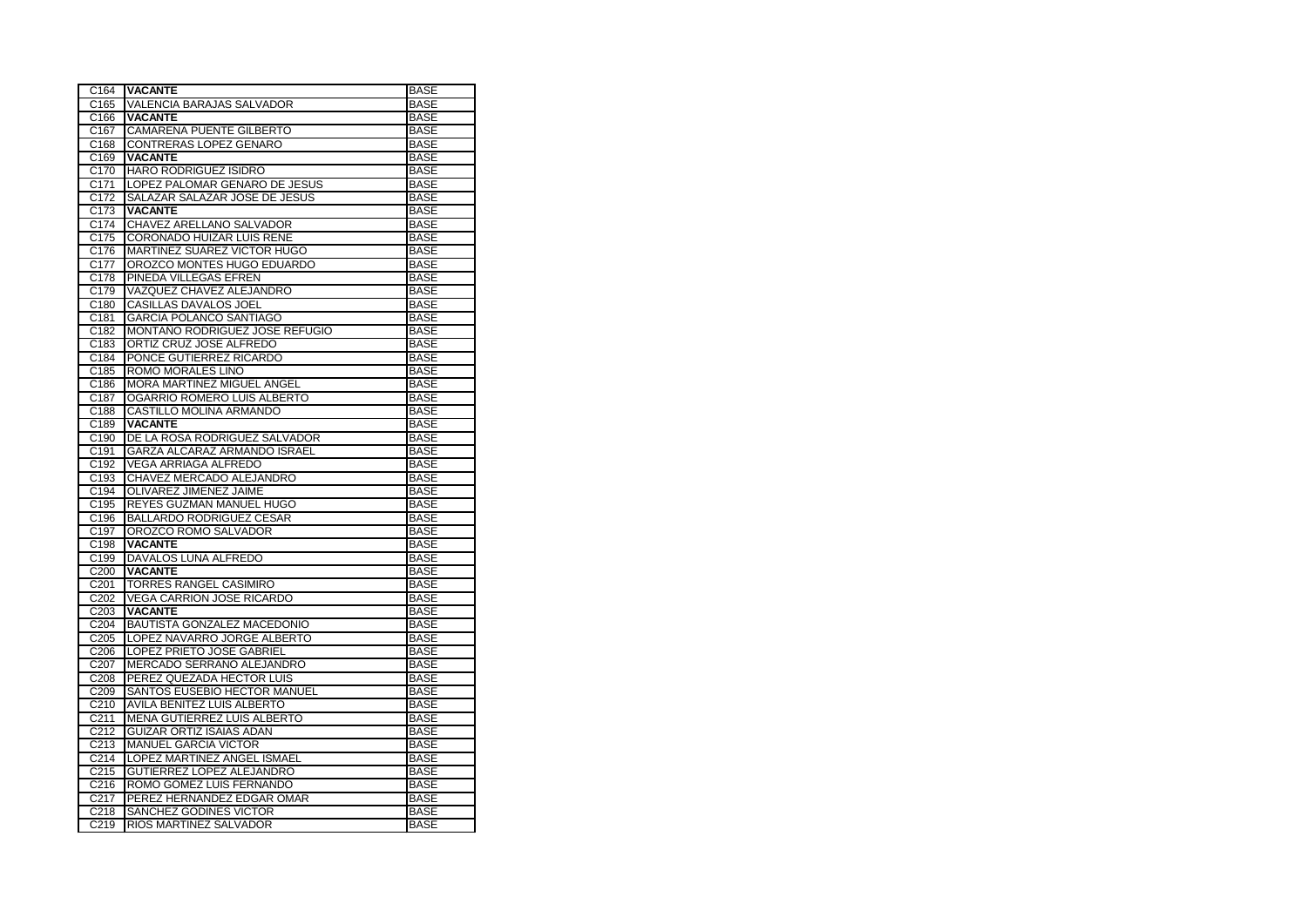| C220               | <b>VACANTE</b>                        | <b>BASE</b> |
|--------------------|---------------------------------------|-------------|
| C221               | <b>VACANTE</b>                        | <b>BASE</b> |
| C222               | HERNANDEZ MENDEZ JUAN CARLOS          | <b>BASE</b> |
| C223               | PRECIADO FLORES PEDRO                 | <b>BASE</b> |
| C <sub>224</sub>   | GONZALEZ CHAVEZ JOSE CRUZ             | <b>BASE</b> |
| C225               | <b>ENRIQUEZ TABARES ROBERTO</b>       | <b>BASE</b> |
| C226               | <b>ESTRADA ZARATE JAVIER</b>          | <b>BASE</b> |
| C <sub>22</sub> 7  | ENCISO ANDRADE JUAN JOSE              | <b>BASE</b> |
| C228               | <b>GARCIA ZARATE JUAN CARLOS</b>      | <b>BASE</b> |
| C229               | <b>VACANTE</b>                        | <b>BASE</b> |
| C230               | SUAREZ SALDAÑA ROBERTO CARLOS         | <b>BASE</b> |
| C231               | LOPEZ FLORES LUIS MANUEL              | <b>BASE</b> |
| C <sub>232</sub>   | MARTINEZ OROZCO OSCAR                 | <b>BASE</b> |
| C <sub>233</sub>   | ROSAS LOPEZ RICARDO                   | <b>BASE</b> |
| C234               | MARTINEZ CONDE SERGIO VALENTE         | <b>BASE</b> |
| C235               | RAMOS BOLAÑOS JOSE SANTIAGO           | <b>BASE</b> |
| C236               | <b>GOMEZ GUTIERREZ BRIGIDO</b>        |             |
|                    |                                       | <b>BASE</b> |
| C237               | GONZALEZ BECERRA JAVIER               | <b>BASE</b> |
| C238               | GONZALEZ ORTIZ SAUL EDGARDO           | <b>BASE</b> |
| C239               | LOPEZ HERNANDEZ JUAN MANUEL           | <b>BASE</b> |
| $\overline{C}$ 240 | MALDONADO LOZANO SANTOS EDUARDO       | <b>BASE</b> |
| C241               | ALVAREZ LOPEZ MARCO ANTONIO           | <b>BASE</b> |
| C242               | ROSALES LOPEZ JOSE GUADALUPE          | <b>BASE</b> |
| C243               | AGUILAR FLORES OSCAR DANIEL           | <b>BASE</b> |
| C244               | <b>ENCINA PUGA JUAN CARLOS</b>        | <b>BASE</b> |
| C245               | JUAREZ RAMIREZ PEDRO ARMANDO          | <b>BASE</b> |
| C246               | PRECIADO GAYTAN JUAN MARTIN           | <b>BASE</b> |
| C247               | <b>VACANTE</b>                        | <b>BASE</b> |
| C248               | <b>VACANTE</b>                        | <b>BASE</b> |
| C249               | LOPEZ FUENTES LUIS RAUL               | <b>BASE</b> |
| C <sub>250</sub>   | ROMERO MEDINA SAUL                    | <b>BASE</b> |
| C251               | NUÑEZ NUÑEZ FEDERICO                  | <b>BASE</b> |
| C252               | CHAVIRA GONZALEZ FERMIN               | <b>BASE</b> |
| C <sub>253</sub>   | GONZALEZ RODRIGUEZ ABRAHAM            | <b>BASE</b> |
| C254               | LUPERCIO JIMENEZ FERNANDO             | <b>BASE</b> |
| C255               | VAZQUEZ SOLIS VICTOR MANUEL           | <b>BASE</b> |
| C <sub>256</sub>   | <b>GUTIERREZ PRADO WALTER YOSEF</b>   | <b>BASE</b> |
| C <sub>257</sub>   | MORENO ZAMORANO JUAN ANGEL            | <b>BASE</b> |
| C <sub>258</sub>   | FRANCO OLVERA CESAR GUILLERMO         | <b>BASE</b> |
| C259               | <b>VACANTE</b>                        | <b>BASE</b> |
| C260               | MANZANO NUÑEZ ENRICO VICTORIANO       | <b>BASE</b> |
| C261               | RUVALCABA RUIZ LUIS ALBERTO           | <b>BASE</b> |
| C <sub>262</sub>   | <b>IBARRA DOMINGUEZ VICTOR MANUEL</b> | <b>BASE</b> |
| C <sub>263</sub>   | CERVANTES HERRERA ALEJANDRO           | <b>BASE</b> |
| C264               | HERNANDEZ FRUTOS ALFONSO              | <b>BASE</b> |
| C265               | JIMENEZ MARTINEZ EDWIN MARTIN         | <b>BASE</b> |
| C266               | RODRIGUEZ CHAVEZ JORGE ALBERTO        | <b>BASE</b> |
| C <sub>267</sub>   | <b>VACANTE</b>                        | <b>BASE</b> |
| C268               | CABRERA RODRIGUEZ LUIS ALBERTO        | <b>BASE</b> |
| C269               | <b>VACANTE</b>                        | <b>BASE</b> |
| C270               | <b>LIMON CARBAJAL SALVADOR</b>        | <b>BASE</b> |
|                    | <b>REYES MEDINA EFRAIN</b>            | <b>BASE</b> |
| C271               |                                       |             |
| C <sub>272</sub>   | <b>BRIONES ROJAS PEDRO</b>            | <b>BASE</b> |
| C <sub>273</sub>   | RESENDIZ MARTINEZ MARIO               | <b>BASE</b> |
| C274               | GONZALEZ JAUREGUI ANTONIO             | <b>BASE</b> |